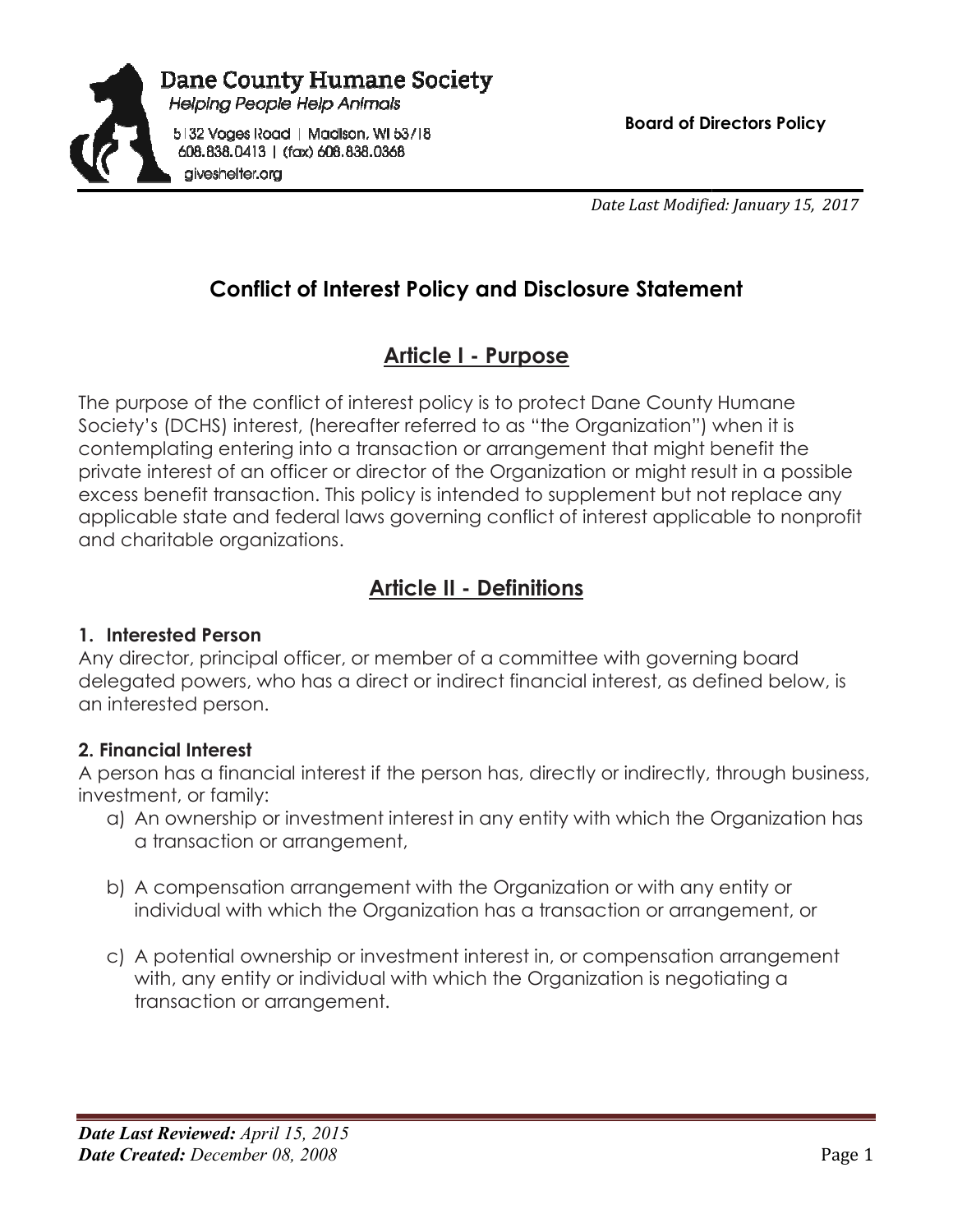Compensation includes direct and indirect remuneration as well as gifts or favors that are not insubstantial. A financial interest is not necessarily a conflict of interest. Under Article III, Section 2, a person who has a financial interest may have a conflict of interest only if the appropriate governing board or committee decides that a conflict of interest exists.

# **Article III - Procedures**

#### **1. Duty to Disclose**

In connection with any actual or possible conflict of interest, an interested person must disclose the existence of the financial interest and be given the opportunity to disclose all material facts to the directors and members of committees with governing board delegated powers considering the proposed transaction or arrangement.

#### **2. Determining Whether a Conflict of Interest Exists**

After disclosure of the financial interest and all material facts, and after any discussion with the interested person, he/she shall leave the governing board or committee meeting while the determination of a conflict of interest is discussed and voted upon. The remaining board or committee members shall decide if a conflict of interest exists.

#### **3. Procedures for Addressing the Conflict of Interest**

- a) An interested person may make a presentation at the governing board or committee meeting, but after the presentation, he/she shall leave the meeting during the discussion of, and the vote on, the transaction or arrangement involving the possible conflict of interest.
- b) The chairperson of the governing board or committee shall, if appropriate, appoint a disinterested person or committee to investigate alternatives to the proposed transaction or arrangement.
- c) After exercising due diligence, the governing board or committee shall determine whether the Organization can obtain with reasonable efforts a more similar transaction or arrangement from a person or entity that would not give rise to a conflict of interest.
- d) If a more advantageous transaction or arrangement is not reasonably possible under circumstances not producing a conflict of interest, the governing board or committee shall determine by a majority vote of the disinterested directors whether the transaction or arrangement is in the Organization's best interest, for its own benefit, and whether it is fair and reasonable. In conformity with the above determination it shall make its decision as to whether to enter into the transaction or arrangement.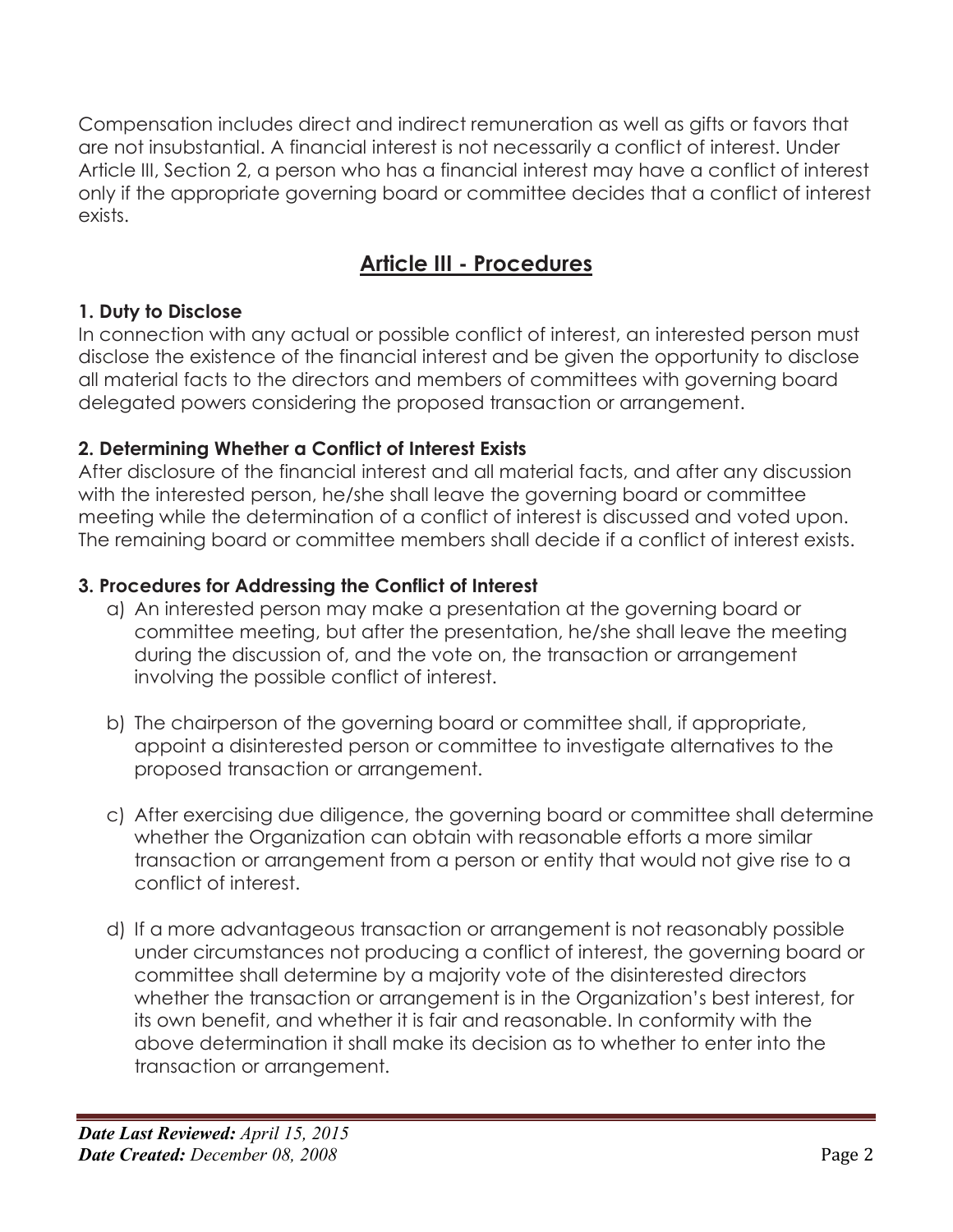#### **4. Violations of the Conflicts of Interest Policy**

- a) If the governing board or committee has reasonable cause to believe a member has failed to disclose actual or possible conflicts of interest, it shall inform the member of the basis for such belief and afford the member an opportunity to explain the alleged failure to disclose.
- b) If, after hearing the member's response and after making further investigation as warranted by the circumstances, the governing board or committee determines the member has failed to disclose an actual or possible conflict of interest, it shall take appropriate disciplinary and corrective action.

# **Article IV - Records of Proceedings**

The minutes of the governing board and all committees with board delegated powers shall contain:

- a) The names of the persons who disclosed or otherwise were found to have a financial interest in connection with an actual or possible conflict of interest, the nature of the financial interest, any action taken to determine whether a conflict of interest was present, and the governing board's or committee's decision as to whether a conflict of interest in fact existed.
- b) The names of the persons who were present for discussions and votes relating to the transaction or arrangement, the content of the discussion, including any alternatives to the proposed transaction or arrangement, and a record of any votes taken in connection with the proceedings.

# **Article V - Compensation**

- a) A voting member of the governing board who receives compensation, directly or indirectly, from the Organization for services is precluded from voting on matters pertaining to that member's compensation.
- b) A voting member of any committee whose jurisdiction includes compensation matters and who receives compensation, directly or indirectly, from the Organization for services is precluded from voting on matters pertaining to that member's compensation.
- c) No voting member of the governing board or any committee whose jurisdiction includes compensation matters and who receives compensation, directly or indirectly, from the Organization, either individually or collectively, is prohibited from providing information to any committee regarding compensation.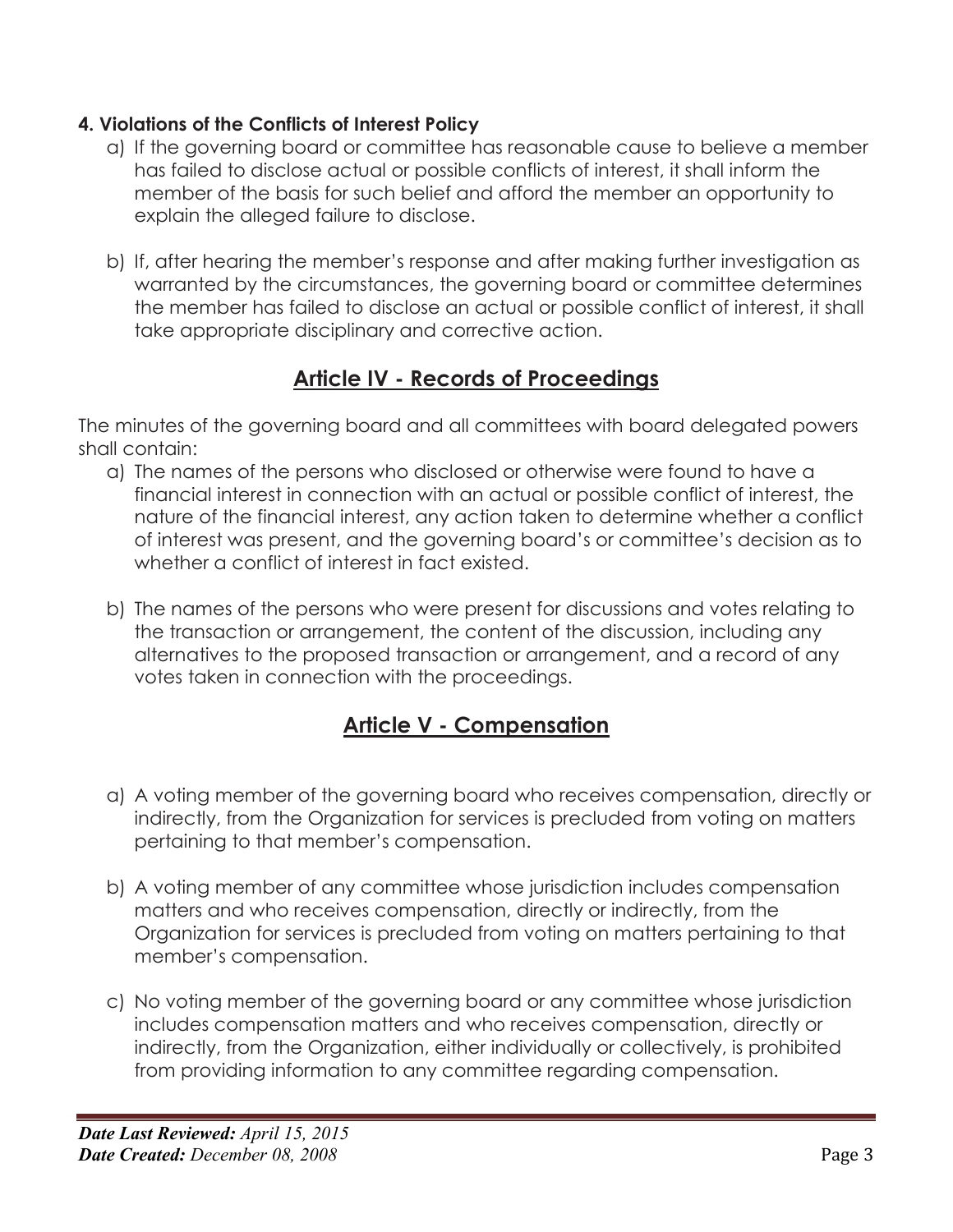### **Article VI - Annual Statements**

Each director, principal officer and member of a committee with governing board delegated powers shall annually sign a statement which affirms such person:

- a) Has received a copy of the conflicts of interest policy,
- b) Has read and understands the policy,
- c) Has agreed to comply with the policy, and
- d) Understands the Organization is charitable and in order to maintain its federal tax exemption it must engage primarily in activities which accomplish one or more of its tax-exempt purposes.

### **Article VII - Periodic Reviews**

To ensure the Organization operates in a manner consistent with charitable purposes and does not engage in activities that could jeopardize its tax-exempt status, periodic reviews shall be conducted. The periodic reviews shall, at a minimum, include the following subjects:

- a) Whether compensation arrangements and benefits are reasonable, based on competent survey information and the result of arm's length bargaining.
- b) Whether partnerships, joint ventures, and arrangements with management organizations conform to the Organization's written policies, are properly recorded, reflect reasonable investment or payments for goods and services, further charitable purposes and do not result in inurement, impermissible private benefit or in an excess benefit transaction.

## **Article VIII - Use of Outside Experts**

When conducting the periodic reviews as provided for in Article VII, the Organization may, but need not, use outside advisors. If outside experts are used, their use shall not relieve the governing board of its responsibility for ensuring periodic reviews are conducted.